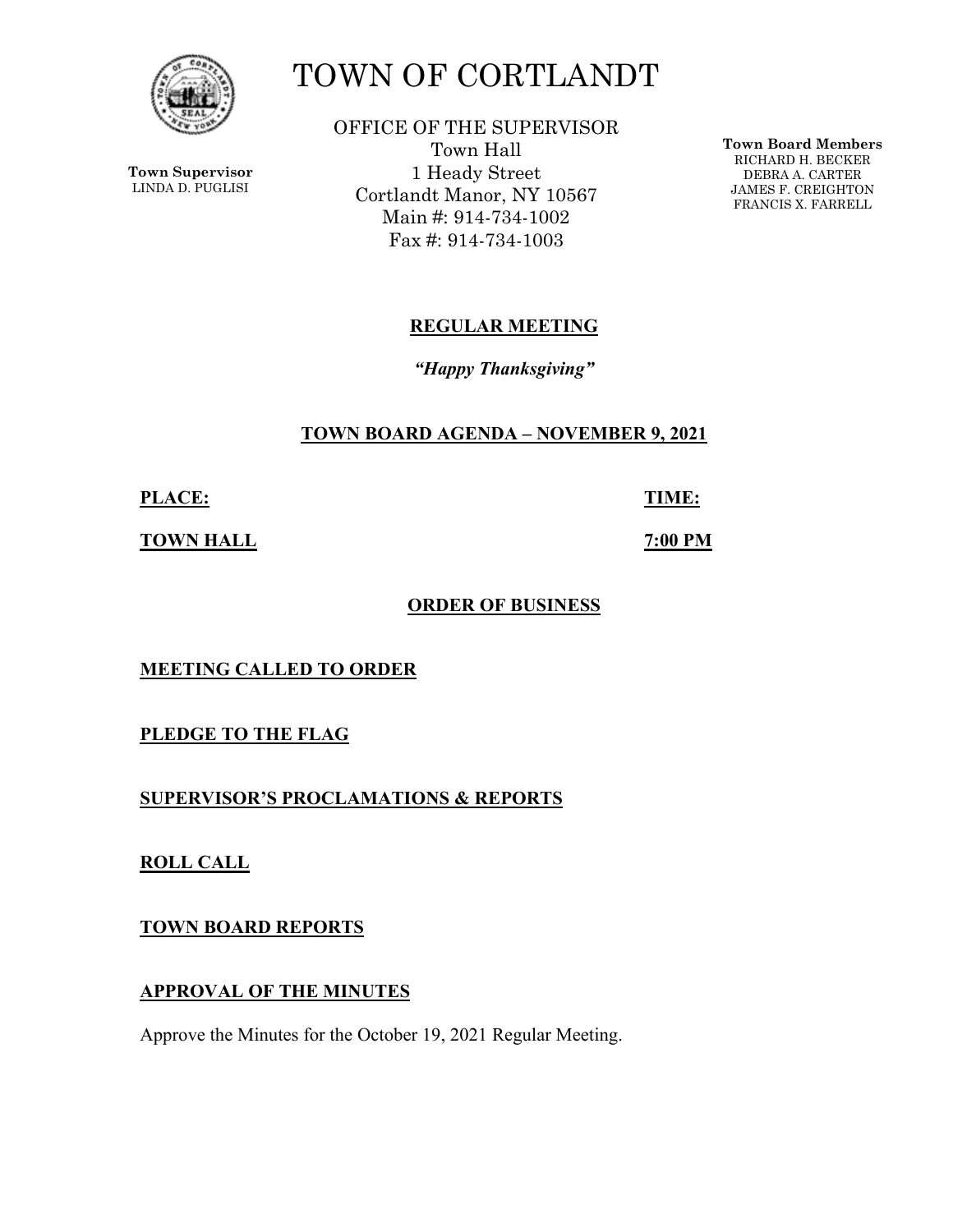Town Board Agenda November 9, 2021 Page 2

#### **PUBLIC HEARINGS**

- 1. Public Hearing to consider opting out of allowing cannabis retail dispensaries and on-site cannabis consumption sites, or in the alternative, approve zoning legislation to restrict the same.
	- a. Close Public Hearing
	- b. Adopt Negative Declaration
	- c. Adopt Resolution

# **HEARING OF CITIZENS – AGENDA ITEMS ONLY**

#### **REPORTS Receive and File the following:**

For the Month of October from the Office of the Aging and the Town Clerk.

3<sup>rd</sup> Quarter Report from DOTS – Division of Code Enforcement.

## **OLD BUSINESS: Receive and File the following:**

#### **NEW BUSINESS Receive and File the following:**

1. Letter from New York Department of State showing 2020 Federal Census Population of the Town of Cortlandt to be 42,545

## **RESOLUTIONS**

- 1. Adopt Town Board Meeting Dates for 2022.
- 2. Authorize Amending the 2021 Budget and Close Capital Projects.
- 3. Authorize the Town to convey a parcel know as Section 43.18, Block 4, Lot 7 to adjacent property owners.
- 4. Authorize installation of dugouts at Letteri Field in an amount not to exceed \$15,000.
- 5. Authorize settlement of Claim for vehicle damages.
- 6. Authorize payment of snow plowing charge.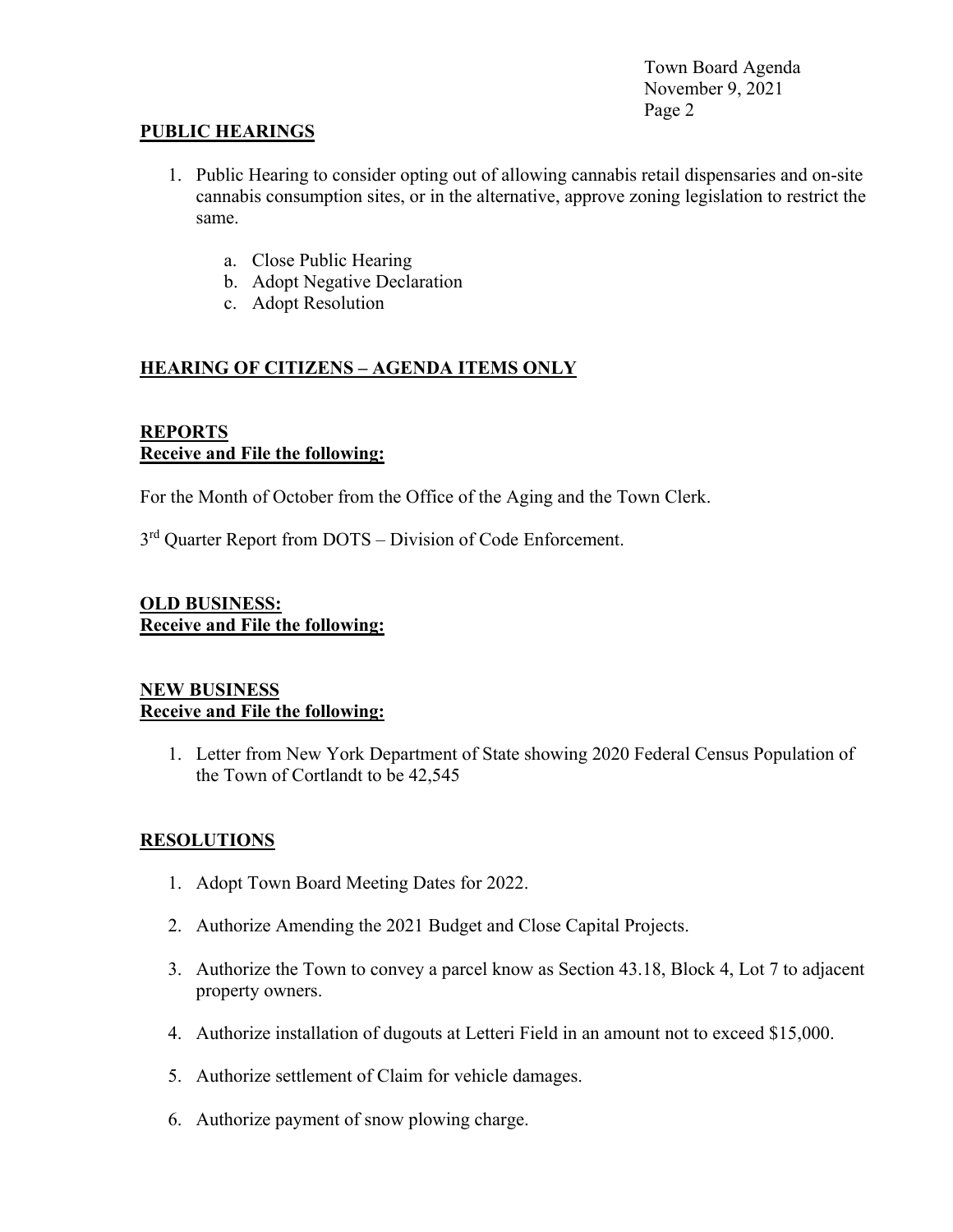Town Board Agenda November 9, 2021 Page 3

- 7. Authorize funds to Old Van Cortlandtville Cemetery for upkeep.
- 8. Agenda Items for DOTS:
	- a. Authorize the extension of consulting contract with Behan Associations for zoning text amendments with regard to Annsville Sustainability District.
- 9. Agenda Items for DES:
	- a. Authorize bid for the roof shingle replacement of the Town Hall Purchasing Building and the Sprout Brook Park Storage Garage.
	- b. Authorize bid for a fence around the Community Garden.
	- c. Authorize award of replacement steel entry doors for repair shop at 167 Roa Hook Road.
	- d. Authorize reimbursement to homeowner at 14 Monto Drive for repaving of shared portion of driveway.
- 10. Appoint George Njarakunnel to the title of Deputy Town Comptroller.
- 11. Appoint Amaavi Miriyagalla as an intern in the office of the Town Clerk and in the Legal Department effective December 1, 2021 through January 31, 2021.
- 12. Appoint Seasonals in DES.
- 13. Authorize a Leave of Absence for an employee in DES Highway.
- 14. Authorize a Leave of Absence for an employee in DES Parks.
- 15. Schedule a Public Hearing for December 6, 2021 on the Benefit Unit Assessment Roll pursuant to Town Law §231 et. al.

#### **ADDITIONS TO THE AGENDA**

#### **BUDGET TRANSFERS**

#### **REPORTS FROM VARIOUS DEPARTMENTS**

#### **REPORTS FROM STANDING & SPECIAL COMMITTEES**